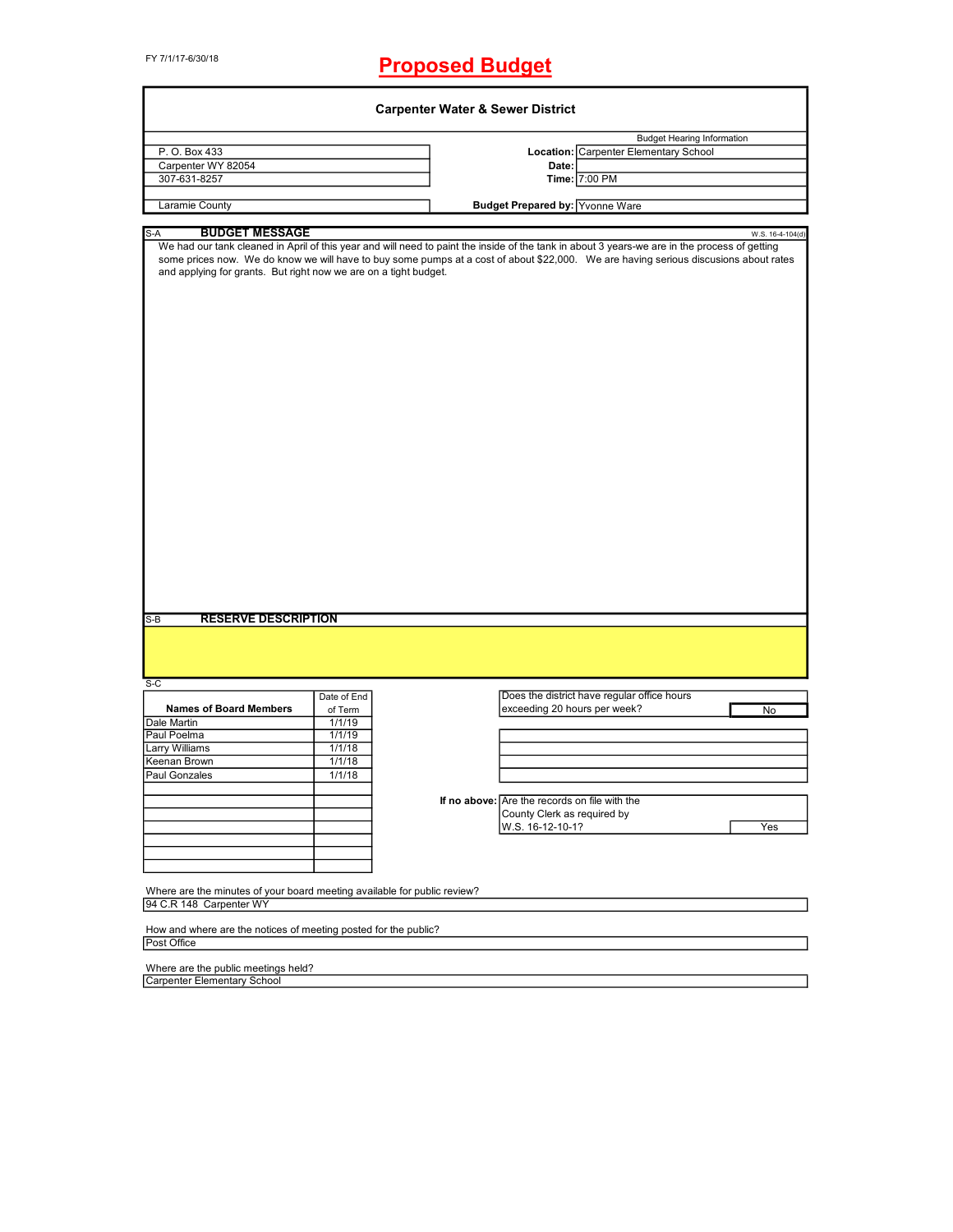## **PROPOSED BUDGET SUMMARY**

| <b>OVERVIEW</b> |                                                             | 2015-2016<br>Actual | 2016-2017<br>Estimated | 2017-2018<br>Proposed | Pending<br>Approval                                                                                            |
|-----------------|-------------------------------------------------------------|---------------------|------------------------|-----------------------|----------------------------------------------------------------------------------------------------------------|
| $S-1$           | <b>Total Budgeted Expenditures</b>                          | \$54.294            | \$26,475               | \$29.545              | 979 - 979 - 979 - 979 - 979 - 979 - 979 - 979 - 979 - 979 - 979 - 979 - 979 - 979 - 979 - 979 - 979 - 979 - 97 |
| $S-2$           | <b>Total Principal to Pay on Debt</b>                       | \$0                 | \$0                    |                       |                                                                                                                |
| $S-3$           | <b>Total Change to Restricted Funds</b>                     | \$0                 | \$0                    |                       |                                                                                                                |
| $S-4$           | <b>Total General Fund and Forecasted Revenues Available</b> | \$191,041           | \$189,272              | \$188,600             |                                                                                                                |
| $S-5$           | Amount requested from County Commissioners                  | \$6,425             | \$6,500                | \$7,000               |                                                                                                                |
| $S-6$           | <b>Additional Funding Needed:</b>                           |                     |                        |                       |                                                                                                                |

|                  | <b>REVENUE SUMMARY</b>                                    | 2015-2016       | 2016-2017  | 2017-2018                        | Pending                                                                                                                                                                                                                          |
|------------------|-----------------------------------------------------------|-----------------|------------|----------------------------------|----------------------------------------------------------------------------------------------------------------------------------------------------------------------------------------------------------------------------------|
|                  |                                                           | Actual          | Estimated  | Proposed                         | Approval                                                                                                                                                                                                                         |
|                  |                                                           |                 |            |                                  |                                                                                                                                                                                                                                  |
| $S-7$            | <b>Operating Revenues</b>                                 | \$16,272        | \$17,500   | \$17,500                         |                                                                                                                                                                                                                                  |
| $S-8$            | Tax levy (From the County Treasurer)                      | \$6.425         | \$6,500    | \$7,000                          |                                                                                                                                                                                                                                  |
| $S-9$            | <b>Government Support</b>                                 | \$0             | \$0        | \$0                              | en de la f                                                                                                                                                                                                                       |
| $S-10$           | Grants                                                    | \$0             | \$0        | \$0                              | enne<br>Mari                                                                                                                                                                                                                     |
| $S-11$           | Other County Support (Not from Co. Treas.)                | \$0             | \$0        | \$0                              | en de la filosofia<br>Album de la filosofia                                                                                                                                                                                      |
| $S-12$           | <b>Miscellaneous</b>                                      | \$1,275         | \$1,442    | \$1,500                          | <u>ti all'in controlle</u>                                                                                                                                                                                                       |
| $S-13$           | <b>Other Forecasted Revenue</b>                           | \$0             | \$0        | \$0                              | en eller<br>Berger                                                                                                                                                                                                               |
|                  |                                                           |                 |            |                                  |                                                                                                                                                                                                                                  |
| $S-14$           | <b>Total Revenue</b>                                      | \$23,972        | \$25,442   | \$26,000                         |                                                                                                                                                                                                                                  |
|                  | FY 7/1/17-6/30/18                                         |                 |            | Carpenter Water & Sewer District |                                                                                                                                                                                                                                  |
|                  | <b>EXPENDITURE SUMMARY</b>                                | 2015-2016       | 2016-2017  | 2017-2018                        | Pendina                                                                                                                                                                                                                          |
|                  |                                                           | Actual          | Estimated  | Proposed                         | Approval                                                                                                                                                                                                                         |
|                  |                                                           |                 |            | \$0                              |                                                                                                                                                                                                                                  |
| $S-15$           | <b>Capital Outlay</b><br><b>Interest and Fees On Debt</b> | \$27,783<br>\$0 | \$0<br>\$0 | \$0                              | en de la filosofia<br>Altre de la filosofia<br>,,,,,,                                                                                                                                                                            |
| $S-16$           |                                                           |                 |            |                                  |                                                                                                                                                                                                                                  |
| $S-17$           | <b>Administration</b>                                     | \$2.464         | \$2.892    | \$3.045                          | <u>saanaa k</u>                                                                                                                                                                                                                  |
| $S-18$<br>$S-19$ | <b>Operations</b><br><b>Indirect Costs</b>                | \$20,371        | \$19,807   | \$22,500                         | <u>SZZZ BOSOS</u>                                                                                                                                                                                                                |
|                  |                                                           | \$3,676         | \$3,776    | \$4,000                          |                                                                                                                                                                                                                                  |
| $S-20$           | <b>Total Expenditures</b>                                 | \$54,294        | \$26,475   | \$29,545                         | <u> SZMANAS</u>                                                                                                                                                                                                                  |
|                  |                                                           |                 |            |                                  |                                                                                                                                                                                                                                  |
|                  |                                                           | 2015-2016       | 2016-2017  | 2017-2018                        | Pending                                                                                                                                                                                                                          |
|                  | <b>DEBT SUMMARY</b>                                       | Actual          | Estimated  | Proposed                         | Approval                                                                                                                                                                                                                         |
|                  |                                                           |                 |            |                                  |                                                                                                                                                                                                                                  |
| $S-21$           | <b>Principal Paid on Debt</b>                             | \$0             | \$0        | \$0                              | en en de la familie de la familie de la familie de la familie de la familie de la familie de la familie de la<br>Constitution de la familie de la familie de la familie de la familie de la familie de la familie de la familie  |
|                  |                                                           |                 |            |                                  |                                                                                                                                                                                                                                  |
|                  | <b>CASH AND INVESTMENTS</b>                               | 2015-2016       | 2016-2017  | 2017-2018                        | Pending                                                                                                                                                                                                                          |
|                  |                                                           | Actual          | Estimated  | Proposed                         | Approval                                                                                                                                                                                                                         |
| $S-22$           | <b>TOTAL GENERAL FUNDS</b>                                | \$167,069       | \$163,830  | \$162,600                        | <b>SASTILISTOR</b>                                                                                                                                                                                                               |
|                  |                                                           |                 |            |                                  |                                                                                                                                                                                                                                  |
|                  | <b>Summary of Reserve Funds</b>                           |                 |            |                                  |                                                                                                                                                                                                                                  |
| $S-23$           | <b>Beginning Balance in Reserve Accounts</b>              |                 |            |                                  |                                                                                                                                                                                                                                  |
| $S-24$           | a. Depreciation Reserve                                   | \$0             | \$0        | \$0                              | en en de la familie de la familie de la familie de la familie de la familie de la familie de la familie de la<br>Constitution de la familie de la familie de la familie de la familie de la familie de la familie de la familie  |
| $S-25$           | b. Other Reserve                                          | \$0             | \$0        | \$0                              |                                                                                                                                                                                                                                  |
| $S-26$           | c. Emergency Reserve (Cash)                               | \$0             | \$0        | \$0                              | en de la familie de la familie de la familie de la familie de la familie de la familie de la familie de la fam<br>Altre de la familie de la familie de la familie de la familie de la familie de la familie de la familie de la  |
|                  | Total Reserves (a+b+c)                                    | \$0             | \$0        | \$0                              | en de la filo<br>Mariti                                                                                                                                                                                                          |
| $S-27$           | Amount to be added                                        |                 |            |                                  |                                                                                                                                                                                                                                  |
| $S-28$           | a. Depreciation Reserve                                   | \$0             | \$0        | \$0                              | en<br>Maria                                                                                                                                                                                                                      |
| $S-29$           | b. Other Reserve                                          | \$0             | \$0        | \$0                              |                                                                                                                                                                                                                                  |
| $S-30$           | c. Emergency Reserve (Cash)                               | \$0             | \$0        | \$0                              | en de la provincia de la provincia de la provincia de la provincia de la provincia de la provincia de la provi<br>En la provincia de la provincia de la provincia de la provincia de la provincia de la provincia de la provinci |
|                  | Total to be added (a+b+c)                                 | \$0             | \$0        | \$0                              | 86                                                                                                                                                                                                                               |
|                  |                                                           |                 |            |                                  |                                                                                                                                                                                                                                  |
|                  |                                                           |                 |            |                                  |                                                                                                                                                                                                                                  |

S-31 Subtotal \$0 \$0 \$0 \$0 \$0 \$0 \$0 \$0 \$0 \$0 \$0 \$1 \$1 \$1 \$1 \$1 \$1 \$1 \$1 \$1 \$1 \$1 \$

**DISTRICT PHONE:** 307-631-8257

S-32 **Less Total to be spent** \$0 \$0 \$0 \$0 S-33 **TOTAL RESERVES AT END OF FISCAL YEAR** \$0 \$0 \$0 \$0

*End of Summary*

*Budget Officer / District Official (if not same as "Submitted by")*

Date adopted by Special District Carpenter Wate

Carpenter WY 82054 **DISTRICT ADDRESS:** P. O. Box 433 **PREPARED** BY: Yvonne Ware

3/27/17 *Form approved by Wyoming Department of Audit, Public Funds Division* Prepared in compliance with the Uniform Municipal Fiscal Procedures Act (W.S. 16-4-101 through 124) as it applies.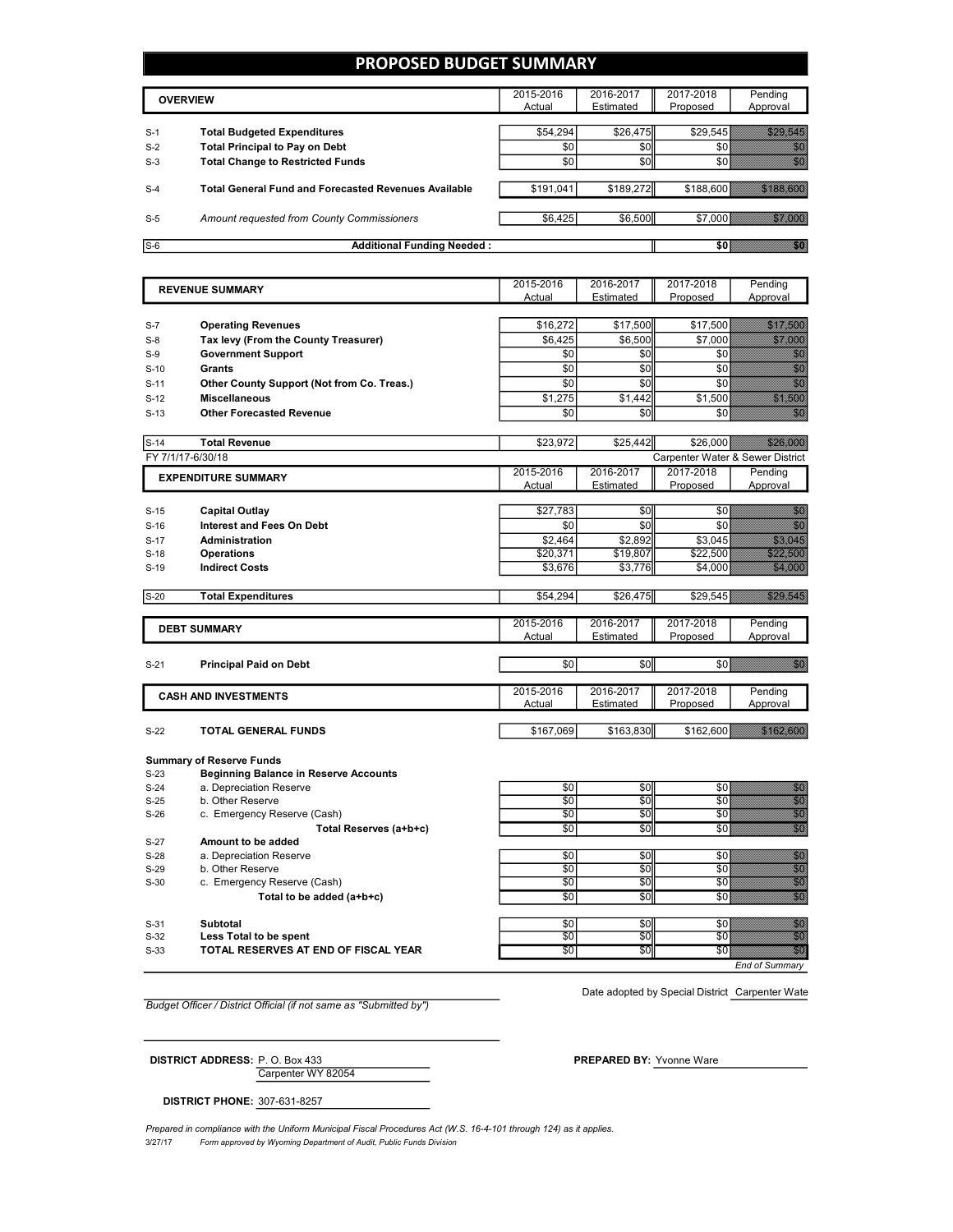# **Proposed Budget**

|           | Carpenter Water & Sewer District               |           |            | <b>FYE</b> | 6/30/2018                                                                                                                                                                                                                       |
|-----------|------------------------------------------------|-----------|------------|------------|---------------------------------------------------------------------------------------------------------------------------------------------------------------------------------------------------------------------------------|
|           | <b>NAME OF DISTRICT/BOARD</b>                  |           |            |            |                                                                                                                                                                                                                                 |
|           |                                                |           |            |            |                                                                                                                                                                                                                                 |
|           | PROPERTY TAXES AND ASSESSMENTS                 |           |            |            |                                                                                                                                                                                                                                 |
|           |                                                | 2015-2016 | 2016-2017  | 2017-2018  |                                                                                                                                                                                                                                 |
|           |                                                | Actual    | Estimated  | Proposed   | Pending<br>Approval                                                                                                                                                                                                             |
| $R-1$     | <b>Property Taxes and Assessments Received</b> |           |            |            |                                                                                                                                                                                                                                 |
| $R - 1.1$ | Tax Levy (From the County Treasurer)           | \$6.425   | \$6.500    | \$7,000    | <b>STANDARD</b>                                                                                                                                                                                                                 |
| $R-1.2$   | Other County Support                           |           |            | \$0        |                                                                                                                                                                                                                                 |
|           |                                                |           |            |            |                                                                                                                                                                                                                                 |
|           | <b>FORECASTED REVENUE</b>                      |           |            |            |                                                                                                                                                                                                                                 |
|           |                                                |           |            |            |                                                                                                                                                                                                                                 |
|           |                                                | 2015-2016 | 2016-2017  | 2017-2018  | Pending                                                                                                                                                                                                                         |
|           |                                                | Actual    | Estimated  | Proposed   | Approval                                                                                                                                                                                                                        |
| $R-2$     | <b>Revenues from Other Governments</b>         |           |            |            |                                                                                                                                                                                                                                 |
| $R-2.1$   | State Aid                                      |           |            |            |                                                                                                                                                                                                                                 |
| $R-2.2$   | Additional County Aid (non-treasurer)          |           |            |            |                                                                                                                                                                                                                                 |
| $R-2.3$   | City (or Town) Aid                             |           |            |            |                                                                                                                                                                                                                                 |
| $R-2.4$   | Other (Specify)                                |           |            |            |                                                                                                                                                                                                                                 |
| $R-2.5$   | <b>Total Government Support</b>                | \$0       | \$0        | \$0        | eneng<br>Bandal                                                                                                                                                                                                                 |
| $R-3$     | <b>Operating Revenues</b>                      |           |            |            |                                                                                                                                                                                                                                 |
| $R-3.1$   | <b>Customer Charges</b>                        | \$16,272  | \$17,500   | \$17,500   | <u> Sekililin Seki</u>                                                                                                                                                                                                          |
| $R-3.2$   | Sales of Goods or Services                     |           |            |            |                                                                                                                                                                                                                                 |
| $R-3.3$   | <b>Other Assessments</b>                       |           |            |            |                                                                                                                                                                                                                                 |
| $R - 3.4$ | <b>Total Operating Revenues</b>                | \$16,272  | \$17,500   | \$17,500   | <b>RANGE STATE</b>                                                                                                                                                                                                              |
| $R-4$     | <b>Grants</b>                                  |           |            |            |                                                                                                                                                                                                                                 |
| $R-4.1$   | <b>Direct Federal Grants</b>                   |           | \$0        | \$0        |                                                                                                                                                                                                                                 |
| $R-4.2$   | <b>Federal Grants thru State Agencies</b>      |           | \$0        | \$0        |                                                                                                                                                                                                                                 |
| $R-4.3$   | <b>Grants from State Agencies</b>              |           | $\sqrt{6}$ | \$0        |                                                                                                                                                                                                                                 |
| $R-4.4$   | <b>Total Grants</b>                            | \$0       | \$0        | \$0        | en de la familie de la familie de la familie de la familie de la familie de la familie de la familie de la fa<br>Constituit de la familie de la familie de la familie de la familie de la familie de la familie de la familie d |
| $R-5$     | <b>Miscellaneous Revenue</b>                   |           |            |            |                                                                                                                                                                                                                                 |
| $R-5.1$   | Interest                                       | \$375     | \$592      | \$600      | 36.                                                                                                                                                                                                                             |
| $R-5.2$   | Other: Specify                                 | \$900     | \$850      | \$900      | <b>SAN</b>                                                                                                                                                                                                                      |
| $R-5.3$   | Other: Additional                              |           |            |            |                                                                                                                                                                                                                                 |
| $R-5.4$   | <b>Total Miscellaneous</b>                     | \$1,275   | \$1,442    | \$1,500    | <b>Romando</b>                                                                                                                                                                                                                  |
| $R-5.5$   | <b>Total Forecasted Revenue</b>                | \$17,547  | \$18,942   | \$19,000   | 32 BAD                                                                                                                                                                                                                          |
| $R-6$     | <b>Other Forecasted Revenue</b>                |           |            |            |                                                                                                                                                                                                                                 |
| $R-6.1$   | a. Other past due-as estimated by Co. Treas.   |           |            |            |                                                                                                                                                                                                                                 |
| $R-6.2$   | b. Other forecasted revenue (specify):         |           |            |            |                                                                                                                                                                                                                                 |
| $R-6.3$   |                                                |           |            |            |                                                                                                                                                                                                                                 |
| $R-6.4$   |                                                |           |            |            |                                                                                                                                                                                                                                 |
| $R-6.5$   |                                                |           |            |            |                                                                                                                                                                                                                                 |
|           | R-6.6 Total Other Forecasted Revenue (a+b)     | \$0       | \$0        | \$0        |                                                                                                                                                                                                                                 |
|           |                                                |           |            |            |                                                                                                                                                                                                                                 |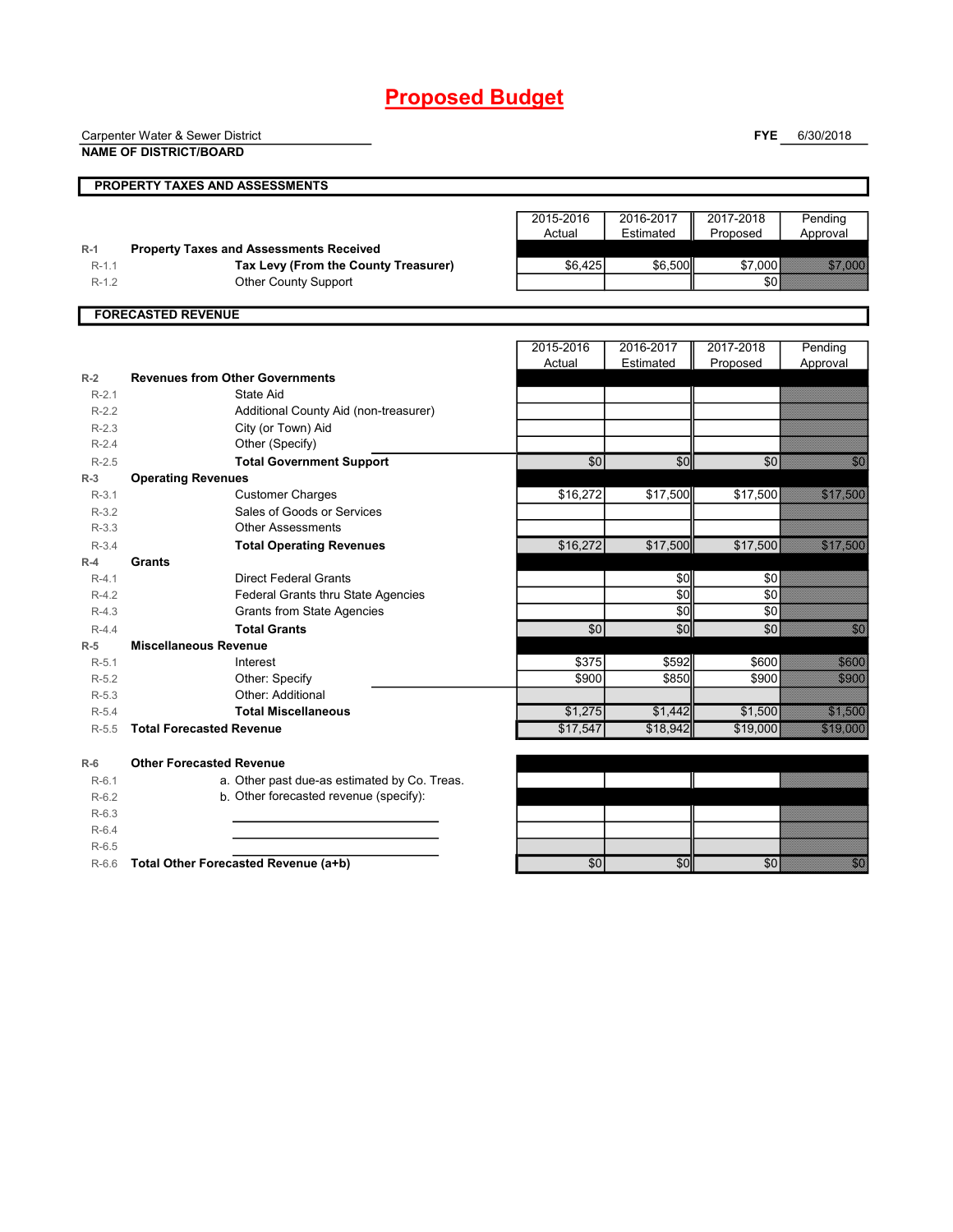### Carpenter Water & Sewer District **NAME OF DISTRICT/BOARD**

### **CAPITAL OUTLAY BUDGET**

| E-1       | <b>Capital Outlay</b>       |                         |
|-----------|-----------------------------|-------------------------|
| $E - 1.1$ |                             | <b>Real Property</b>    |
| $E-1.2$   |                             | Vehicles                |
| $F-1.3$   |                             | <b>Office Equipment</b> |
| $F-14$    |                             | Other (Specify)         |
| $F-1.5$   |                             |                         |
| $F-16$    |                             |                         |
| $F-17$    |                             |                         |
| $F-1.8$   | <b>TOTAL CAPITAL OUTLAY</b> |                         |

|         |                             |                      | 2015-2016 | 2016-2017 | 2017-2018 | Pending                                    |
|---------|-----------------------------|----------------------|-----------|-----------|-----------|--------------------------------------------|
|         |                             |                      | Actual    | Estimated | Proposed  | Approval                                   |
|         | <b>Capital Outlay</b>       |                      |           |           |           |                                            |
| $E-1.1$ |                             | <b>Real Property</b> | \$27,783  | \$0       | \$0       |                                            |
| $E-1.2$ |                             | Vehicles             |           | \$0       | \$0       |                                            |
| $E-1.3$ |                             | Office Equipment     |           | \$0       | \$0       |                                            |
| $E-1.4$ |                             | Other (Specify)      |           |           |           |                                            |
| $E-1.5$ |                             |                      |           |           |           |                                            |
| $E-1.6$ |                             |                      |           |           |           |                                            |
| $E-1.7$ |                             |                      |           |           |           |                                            |
| $E-1.8$ | <b>TOTAL CAPITAL OUTLAY</b> |                      | \$27,783  | \$0       | \$0       | en de la filosofia<br>Alta de la filosofia |

### **ADMINISTRATION BUDGET**

|           |                                      |                                 | Actual  | Estimated | Proposed |
|-----------|--------------------------------------|---------------------------------|---------|-----------|----------|
| $E-2$     | <b>Personnel Services</b>            |                                 |         |           |          |
| $E - 2.1$ |                                      | Administrator                   | \$1,475 | \$2,200   | \$2,200  |
| $E-2.2$   |                                      | Secretary                       |         |           |          |
| $E-2.3$   |                                      | Clerical                        |         |           |          |
| $E-2.4$   |                                      | Other (Specify)                 |         |           |          |
| $E-2.5$   |                                      |                                 |         |           |          |
| $E-2.6$   |                                      |                                 |         |           |          |
| $E - 2.7$ |                                      |                                 |         |           |          |
| $E-3$     | <b>Board Expenses</b>                |                                 |         |           |          |
| $E-3.1$   |                                      | Travel                          | \$0     | \$0       | \$0      |
| $E - 3.2$ |                                      | Mileage                         | \$0     | \$0       | \$0      |
| $E - 3.3$ |                                      | Other (Specify)                 |         |           |          |
| $E - 3.4$ |                                      |                                 |         |           |          |
| $E-3.5$   |                                      |                                 |         |           |          |
| $E - 3.6$ |                                      |                                 |         |           |          |
| $E-4$     | <b>Contractual Services</b>          |                                 |         |           |          |
| $E - 4.1$ |                                      | Legal                           | \$280   |           |          |
| $E-4.2$   |                                      | Accounting/Auditing             |         |           |          |
| $E - 4.3$ |                                      | Other (Specify)                 |         |           |          |
| $E-4.4$   |                                      |                                 |         |           |          |
| $E - 4.5$ |                                      |                                 |         |           |          |
| $E-4.6$   |                                      |                                 |         |           |          |
| $E-5$     | <b>Other Administrative Expenses</b> |                                 |         |           |          |
| $E - 5.1$ |                                      | <b>Office Supplies</b>          | \$418   | \$462     | \$480    |
| $E-5.2$   |                                      | Office equipment, rent & repair |         | \$0       | \$0      |
| $E-5.3$   |                                      | Education                       |         | \$0       |          |
| $E-5.4$   |                                      | Registrations                   |         | \$0       | \$65     |
| $E-5.5$   |                                      | Other (Specify)                 |         |           |          |
| $E-5.6$   |                                      | postage                         | \$291   | \$230     | \$300    |
| $E - 5.7$ |                                      |                                 |         |           |          |
| $E - 5.8$ |                                      |                                 |         |           |          |
| $E-6$     | <b>TOTAL ADMINISTRATION</b>          |                                 | \$2.464 | \$2.892   | \$3.045  |

| $E-2$                  | <b>Personnel Services</b>            | 2015-2016<br>Actual | 2016-2017<br>Estimated | 2017-2018<br>Proposed | Pending<br>Approval                                                                                                                                                                                                             |
|------------------------|--------------------------------------|---------------------|------------------------|-----------------------|---------------------------------------------------------------------------------------------------------------------------------------------------------------------------------------------------------------------------------|
|                        | Administrator                        |                     |                        |                       | a a a an an t-ainm                                                                                                                                                                                                              |
| $E - 2.1$<br>$E - 2.2$ |                                      | \$1,475             | \$2,200                | \$2,200               |                                                                                                                                                                                                                                 |
| $E-2.3$                | Secretary<br>Clerical                |                     |                        |                       |                                                                                                                                                                                                                                 |
|                        |                                      |                     |                        |                       |                                                                                                                                                                                                                                 |
| $E-2.4$                | Other (Specify)                      |                     |                        |                       |                                                                                                                                                                                                                                 |
| $E - 2.5$<br>$E-2.6$   |                                      |                     |                        |                       |                                                                                                                                                                                                                                 |
| $E - 2.7$              |                                      |                     |                        |                       |                                                                                                                                                                                                                                 |
| $E-3$                  | <b>Board Expenses</b>                |                     |                        |                       |                                                                                                                                                                                                                                 |
| $E - 3.1$              | Travel                               | $\sqrt{6}$          | \$0                    | \$0                   |                                                                                                                                                                                                                                 |
| $E - 3.2$              | Mileage                              | \$0                 | \$0                    | \$0                   |                                                                                                                                                                                                                                 |
| $E - 3.3$              | Other (Specify)                      |                     |                        |                       |                                                                                                                                                                                                                                 |
| $E - 3.4$              |                                      |                     |                        |                       |                                                                                                                                                                                                                                 |
| $E - 3.5$              |                                      |                     |                        |                       |                                                                                                                                                                                                                                 |
| $E - 3.6$              |                                      |                     |                        |                       |                                                                                                                                                                                                                                 |
| $E-4$                  | <b>Contractual Services</b>          |                     |                        |                       |                                                                                                                                                                                                                                 |
| $E - 4.1$              | Legal                                | \$280               |                        |                       |                                                                                                                                                                                                                                 |
| $E-4.2$                | Accounting/Auditing                  |                     |                        |                       |                                                                                                                                                                                                                                 |
| $E-4.3$                | Other (Specify)                      |                     |                        |                       |                                                                                                                                                                                                                                 |
| $E-4.4$                |                                      |                     |                        |                       |                                                                                                                                                                                                                                 |
| $E-4.5$                |                                      |                     |                        |                       |                                                                                                                                                                                                                                 |
| $E-4.6$                |                                      |                     |                        |                       |                                                                                                                                                                                                                                 |
| $E-5$                  | <b>Other Administrative Expenses</b> |                     |                        |                       |                                                                                                                                                                                                                                 |
| $E - 5.1$              | <b>Office Supplies</b>               | \$418               | \$462                  | \$480                 | <b>Santa Cardinal</b>                                                                                                                                                                                                           |
| $E - 5.2$              | Office equipment, rent & repair      |                     | \$0                    | \$0                   |                                                                                                                                                                                                                                 |
| $E - 5.3$              | Education                            |                     | \$0                    |                       |                                                                                                                                                                                                                                 |
| $E - 5.4$              | Registrations                        |                     | \$0                    | \$65                  | <b>Sidoo</b>                                                                                                                                                                                                                    |
| $E - 5.5$              | Other (Specify)                      |                     |                        |                       |                                                                                                                                                                                                                                 |
| $E-5.6$                | postage                              | \$291               | \$230                  | \$300                 | <b>Sidoonia</b>                                                                                                                                                                                                                 |
| $E - 5.7$              |                                      |                     |                        |                       |                                                                                                                                                                                                                                 |
| $E - 5.8$              |                                      |                     |                        |                       |                                                                                                                                                                                                                                 |
| $E-6$                  | <b>TOTAL ADMINISTRATION</b>          | \$2,464             | \$2,892                | \$3,045               | e alla servizione della conservazione della conservazione della conservazione della conservazione della conser<br>Esperanto-conservazione della conservazione della conservazione della conservazione della conservazione della |
|                        |                                      |                     |                        |                       |                                                                                                                                                                                                                                 |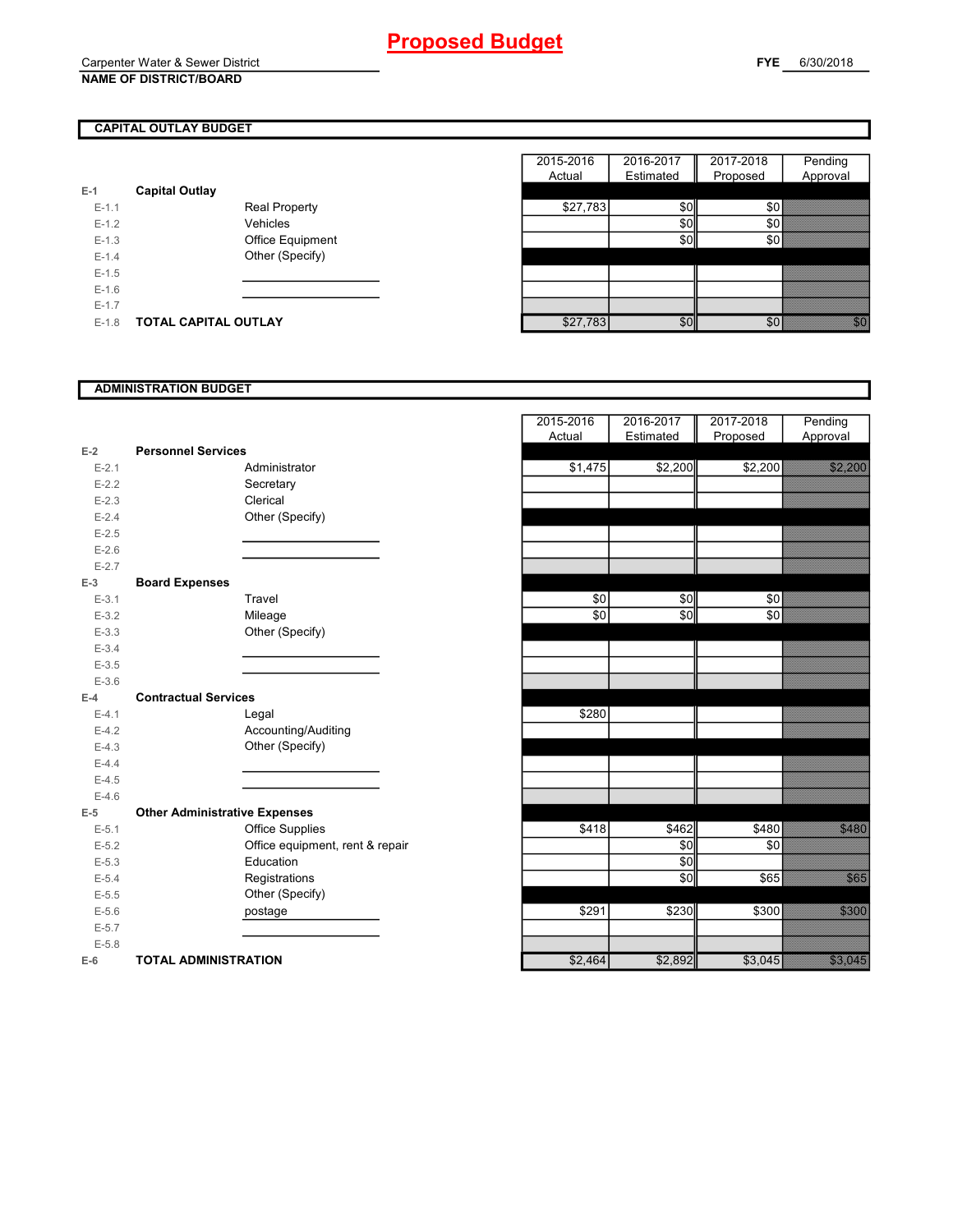## **Proposed Budget**

Carpenter Water & Sewer District

**FYE** 6/30/2018

### **OPERATIONS BUDGET**

|           |                                        | <b>Actual</b> | <b>Estimated</b> | Proposed |
|-----------|----------------------------------------|---------------|------------------|----------|
| $E-7$     | <b>Personnel Services</b>              |               |                  |          |
| $E - 7.1$ | Wages--Operations                      | \$0           | \$0              | \$0      |
| $E - 7.2$ | <b>Service Contracts</b>               |               |                  | \$0      |
| $E - 7.3$ | Other (Specify)                        |               |                  |          |
| $E - 7.4$ |                                        |               |                  |          |
| $E - 7.5$ |                                        |               |                  |          |
| $E - 7.6$ |                                        |               |                  |          |
| $E-8$     | <b>Travel</b>                          |               |                  |          |
| $E-8.1$   | Mileage                                | \$0           | \$0              | \$0      |
| $E - 8.2$ | Other (Specify)                        |               |                  |          |
| $E-8.3$   |                                        |               |                  |          |
| $E - 8.4$ |                                        |               |                  |          |
| $E - 8.5$ |                                        |               |                  |          |
| $E-9$     | <b>Operating supplies (List)</b>       |               |                  |          |
| $E-9.1$   |                                        | \$0           | \$0              | \$0      |
| $E-9.2$   |                                        |               |                  |          |
| $E-9.3$   |                                        |               |                  |          |
| $E-9.4$   |                                        |               |                  |          |
| $E-9.5$   |                                        |               |                  |          |
| $E-10$    | <b>Program Services (List)</b>         |               |                  |          |
| $E-10.1$  |                                        | \$0           | \$0              | \$0      |
| $E-10.2$  |                                        |               |                  |          |
| $E-10.3$  |                                        |               |                  |          |
| $E-10.4$  |                                        |               |                  |          |
| $E-10.5$  |                                        |               |                  |          |
| $E-11$    | <b>Contractual Arrangements (List)</b> |               |                  |          |
| $E-11.1$  | meter read                             | \$600         | \$600            | \$600    |
| $E-11.2$  | operator & Testing                     | \$9,112       | \$10,000         | \$12,000 |
| $E-11.3$  |                                        |               |                  |          |
| $E-11.4$  |                                        |               |                  |          |
| $E-11.5$  |                                        |               |                  |          |
| $E-12$    | <b>Other operations (Specify)</b>      |               |                  |          |
| $E-12.1$  | electric utilities                     | \$2,883       | \$3,400          | \$3,700  |
| $E-12.2$  | repairs                                | \$7,776       | \$5,807          | \$6,200  |
| $E-12.3$  |                                        |               |                  |          |
| $E-12.4$  |                                        |               |                  |          |
| $E-12.5$  |                                        |               |                  |          |
| $E-13$    | <b>TOTAL OPERATIONS</b>                | \$20,371      | \$19,807         | \$22,500 |

|           |                                        | 2015-2016  | 2016-2017<br>Estimated | 2017-2018     | Pending<br>Approval      |
|-----------|----------------------------------------|------------|------------------------|---------------|--------------------------|
| $E-7$     | <b>Personnel Services</b>              | Actual     |                        | Proposed      |                          |
| $E - 7.1$ | Wages--Operations                      | \$0        | \$0                    | \$0           |                          |
| $E - 7.2$ | <b>Service Contracts</b>               |            |                        | $\frac{6}{5}$ |                          |
| $E - 7.3$ | Other (Specify)                        |            |                        |               |                          |
| $E - 7.4$ |                                        |            |                        |               |                          |
| $E - 7.5$ |                                        |            |                        |               |                          |
| $E - 7.6$ |                                        |            |                        |               |                          |
| $E-8$     | <b>Travel</b>                          |            |                        |               |                          |
| $E-8.1$   | Mileage                                | \$0        | \$0                    | \$0           |                          |
| $E-8.2$   | Other (Specify)                        |            |                        |               |                          |
| $E-8.3$   |                                        |            |                        |               |                          |
| $E-8.4$   |                                        |            |                        |               |                          |
| $E-8.5$   |                                        |            |                        |               |                          |
| $E-9$     | <b>Operating supplies (List)</b>       |            |                        |               |                          |
| $E-9.1$   |                                        | $\sqrt{6}$ | \$0                    | $\frac{6}{5}$ |                          |
| $E-9.2$   |                                        |            |                        |               |                          |
| $E-9.3$   |                                        |            |                        |               |                          |
| $E-9.4$   |                                        |            |                        |               |                          |
| $E-9.5$   |                                        |            |                        |               |                          |
| $E-10$    | <b>Program Services (List)</b>         |            |                        |               |                          |
| $E-10.1$  |                                        | \$0        | \$0                    | \$0           |                          |
| $E-10.2$  |                                        |            |                        |               |                          |
| $E-10.3$  |                                        |            |                        |               |                          |
| $E-10.4$  |                                        |            |                        |               |                          |
| $E-10.5$  |                                        |            |                        |               |                          |
| E-11      | <b>Contractual Arrangements (List)</b> |            |                        |               |                          |
| $E-11.1$  | meter read                             | \$600      | \$600                  | \$600         |                          |
| $E-11.2$  | operator & Testing                     | \$9,112    | \$10,000               | \$12,000      |                          |
| $E-11.3$  |                                        |            |                        |               |                          |
| $E-11.4$  |                                        |            |                        |               |                          |
| $E-11.5$  |                                        |            |                        |               |                          |
| $E-12$    | <b>Other operations (Specify)</b>      |            |                        |               |                          |
| $E-12.1$  | electric utilities                     | \$2,883    | \$3,400                | \$3,700       | a a an t-                |
| $E-12.2$  | repairs                                | \$7,776    | \$5,807                | \$6,200       |                          |
| $E-12.3$  |                                        |            |                        |               |                          |
| $E-12.4$  |                                        |            |                        |               |                          |
| $E-12.5$  |                                        |            |                        |               |                          |
| E-13      | <b>TOTAL OPERATIONS</b>                | \$20,371   | \$19,807               | \$22,500      | <b>RADIO COMPOSITION</b> |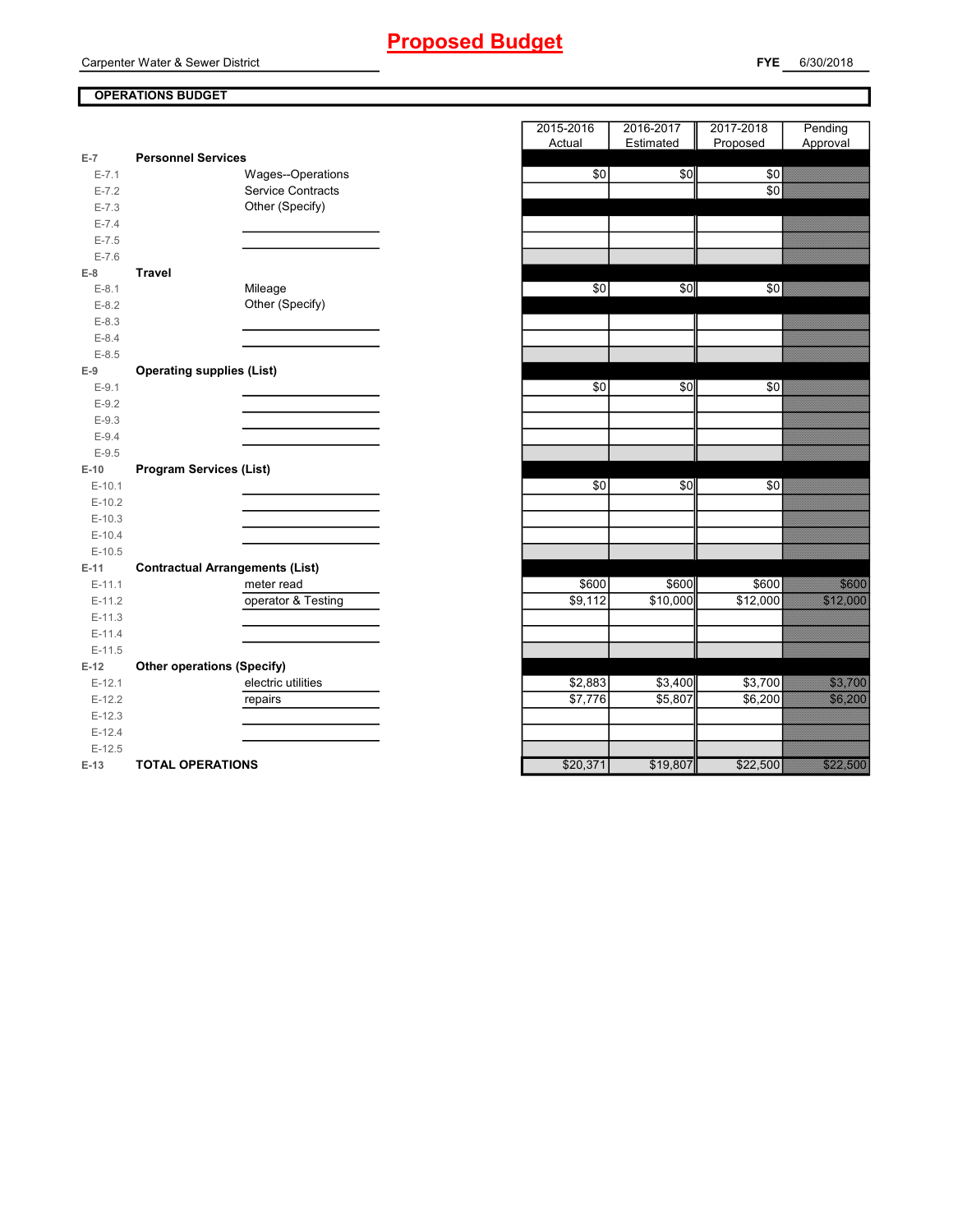## **Proposed Budget**

## **INDIRECT COSTS BUDGET**

|          |                              |                              | Actual  | Estimated | Proposed | Approval |
|----------|------------------------------|------------------------------|---------|-----------|----------|----------|
| $E-14$   | Insurance                    |                              |         |           |          |          |
| $E-14.1$ |                              | Liability                    | \$600   | \$600     | \$600    | 33.      |
| $E-14.2$ |                              | Buildings and vehicles       | \$3,076 | \$3,176   | \$3,400  |          |
| $E-14.3$ |                              | Equipment                    |         |           |          |          |
| $E-14.4$ |                              | Other (Specify)              |         |           |          |          |
| $E-14.5$ |                              |                              |         |           |          |          |
| $E-14.6$ |                              |                              |         |           |          |          |
| $E-14.7$ |                              |                              |         |           |          |          |
| $E-15$   | Indirect payroll costs:      |                              |         |           |          |          |
| $E-15.1$ |                              | FICA (Social Security) taxes |         |           | \$0      |          |
| $E-15.2$ |                              | <b>Workers Compensation</b>  |         |           |          |          |
| $E-15.3$ |                              | <b>Unemployment Taxes</b>    |         |           |          |          |
| $E-15.4$ |                              | Retirement                   |         |           |          |          |
| $E-15.5$ |                              | Health Insurance             |         |           |          |          |
| $E-15.6$ |                              | Other (Specify)              |         |           |          |          |
| $E-15.7$ |                              |                              |         |           |          |          |
| $E-15.8$ |                              |                              |         |           |          |          |
| $E-15.9$ |                              |                              |         |           |          |          |
| $E-16$   | <b>Depreciation Expenses</b> |                              |         |           |          |          |
| $E-17$   | <b>TOTAL INDIRECT COSTS</b>  |                              | \$3,676 | \$3,776   | \$4,000  | 3.       |
|          |                              |                              |         |           |          |          |

| 2015-2016 | 2016-2017 | 2017-2018       | Pending               |
|-----------|-----------|-----------------|-----------------------|
| Actual    | Estimated | Proposed        | Approval              |
|           |           |                 |                       |
| \$600     | \$600     | \$600           |                       |
| \$3,076   | \$3,176   | $\sqrt{$3,400}$ | <b>Santa Cardinal</b> |
|           |           |                 |                       |
|           |           |                 |                       |
|           |           |                 |                       |
|           |           |                 |                       |
|           |           |                 |                       |
|           |           |                 |                       |
|           |           |                 |                       |
|           |           | \$0             |                       |
|           |           |                 |                       |
|           |           |                 |                       |
|           |           |                 |                       |
|           |           |                 |                       |
|           |           |                 |                       |
|           |           |                 |                       |
|           |           |                 |                       |
|           |           |                 |                       |
|           |           |                 |                       |
|           |           |                 |                       |
|           |           |                 |                       |
| \$3,676   | \$3,776   | \$4,000         | 34.633                |

### **DEBT SERVICE BUDGET**

|         |                           | 2015-2016 | 2016-2017 | 2017-2018 | Pending                                                                                                                                                                                                                         |
|---------|---------------------------|-----------|-----------|-----------|---------------------------------------------------------------------------------------------------------------------------------------------------------------------------------------------------------------------------------|
|         |                           | Actual    | Estimated | Proposed  | Approval                                                                                                                                                                                                                        |
| $D-1$   | <b>Debt Service</b>       |           |           |           |                                                                                                                                                                                                                                 |
| $D-1.1$ | Principal                 |           |           | \$0       |                                                                                                                                                                                                                                 |
| $D-1.2$ | Interest                  |           |           | \$0       |                                                                                                                                                                                                                                 |
| $D-1.3$ | Fees                      |           |           | \$0       |                                                                                                                                                                                                                                 |
| $D-2$   | <b>TOTAL DEBT SERVICE</b> | \$01      | \$0       | \$0       | en de la familie de la familie de la familie de la familie de la familie de la familie de la familie de la fa<br>La familie de la familie de la familie de la familie de la familie de la familie de la familie de la familie d |